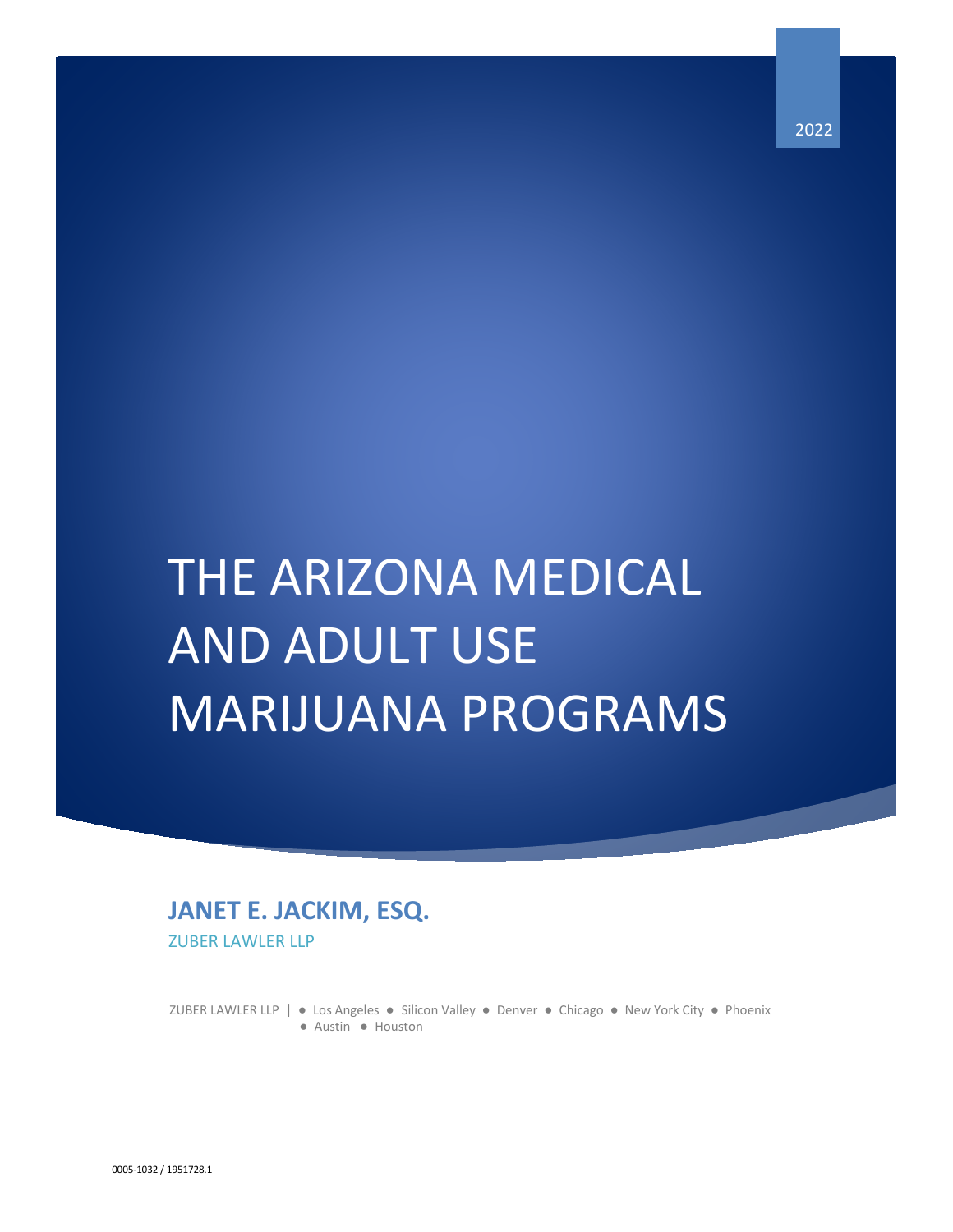# **THE ARIZONA MEDICAL AND ADULT USE MARIJUANA PROGRAMS**

# Janet E. Jackim, Esq. <sup>[1](#page-1-0)</sup>

# January 1, 2022

Summary. Within certain limits, Arizona confers legal immunity from criminal prosecution for the cultivation, manufacture, distribution, sale, possession, and use of "marijuana," defined broadly, only if such activities are undertaken in compliance with the provisions of the Arizona Medical Marijuana Act, enacted by citizens' initiative in 2010: A.R.S. §§ 36-2801 *et seq.*, as amended; and Regulations: 9 A.A.C. 17 (Ariz.Admin.Code §§ R9-17-101 *et seq.*) (collectively, the "AMMA"); and, as of November 3, 2020, in compliance with the provisions of the Smart and Safe Arizona Act, also enacted by citizens' initiative: A.R.S. §§ 36-28501 *et seq.*; and Regulations: 9 A.A.C. 18 (Ariz.Admin.Code §§ R9-18-101 *et seq.*) (collectively, the "Adult Use Act").

Unlike the AMMA, Arizona's penal code distinguishes between "cannabis" and "marijuana," defining the former as the extracted resin of the plant, classifying its manufacture, distribution, sale, possession, or use as more serious crimes, and imposing higher penalties for doing so. To some extent, the Adult Use Act intends to decriminalize "cannabis" use and possession within certain limits, but this summary does not focus on Arizona's criminal laws concerning cannabis and marijuana.

# **The Medical Marijuana Regime -- The Arizona Medical Marijuana Act**

General. The Arizona Department of Health Services ("AZDHS" or "Department") adopts and enforces the administrative rules governing Arizona's Medical Marijuana Program (the "Medical Program"). It alone has authority to issue a dispensary license (sometimes referred to as "certificate") and inspect dispensaries (retailers and wholesalers of medical marijuana) for AMMA compliance, with revocation of the license being the ultimate penalty for AMMA violations through an administrative process subject to judicial appeal.

Vertical Integration. *Under this vertically-integrated regime, the dispensary exclusively owns, produces, cultivates, manufactures, and sells medical marijuana*. Although a dispensary may contract with businesses to cultivate plants or extract resin for products, for example, each such business must be appointed by the dispensary to do that work on its behalf, typically pursuant to a carefully crafted written agreement prepared by legal counsel, and the appointment consists of a written designation to the Department, with the Department's approval in the form of an "Approval to Operate" ("ATO"). Responsibility for such independent contractors' compliance rests with the dispensary.

# **Medical Marijuana Program Numbers**

Limited Number of Licenses Issued. AZDHS issued approximately 143 medical marijuana dispensary licensessince the inception of the Program, of which 125 are open, occurring in two tranches commencing in 2011 and followed in 2016. The number of dispensary licenses is limited to the ratio of one dispensary

<span id="page-1-0"></span> $\overline{1}$  $<sup>1</sup>$  Janet E. Jackim, whose practice focuses on cannabis business law and other leading-edge industries, is</sup> a partner of law firm Zuber Lawler LLP'S Phoenix, Arizona office. She is a frequent speaker on these topics and represents MRBs in M&A, strategic alliance, financing and other business transactions across the U.S. She may be reached at jackim@zuberlawler.com or 1 + (480) 513-9288.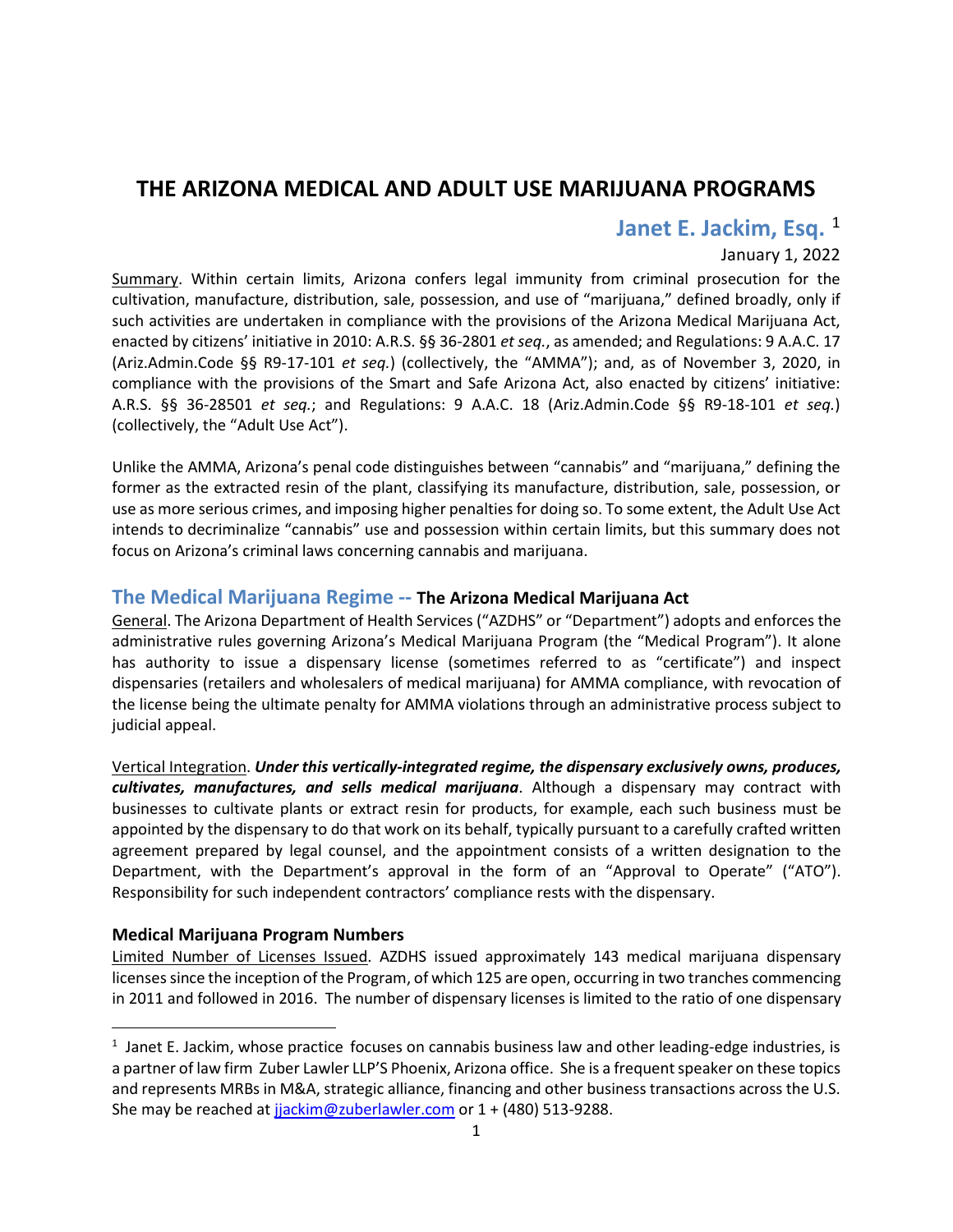for every ten registered, open pharmacies. Thus, additional allotments may occur if AZDHS determines that the number of licensed pharmacies has increased statewide.

Medical Patients. Arizona reports having approximately 275,000 registered medical marijuana patients (an 18% increase over 2019) or nearly 4% of its population of 7.3 million and approx. 3,000 cultivation facilities as of November [2](#page-2-0)021.<sup>2</sup> The two largest groups of patients are between the ages of 18-30 (73,000) and 31-40 (60,000), but significant numbers of patients are much older—*i.e.*, 41-70 (over 120,000). The vast majority of licensed patients resides in Maricopa County (approx. 185,000), whose largest city is Phoenix, and Pima County (approx. 38,000), whose largest city is Tucson.

Market Size. COVID-19's crushing business and social implications have not dampened market interest in the Medical Program. The Medical Program market saw 2019 sales of \$333.6 million, increasing 37% over total product sales in 2018. Substantial growth continued year over year in 2020 and 2021, and 2021's medical sales surpassed \$800 million.

# **Dispensaries are Non-Profits**

Organizational Regime. A medical marijuana dispensary must be operated on a nonprofit basis; thus, it pays no distributions or profits to its owners and typically has no members or owners, although it is often controlled and managed by a board of directors and/or officers or affiliated entities. Most dispensary nonprofit entities are corporations, although there are a few licensed limited liability companies and one partnership. Frequently the dispensary licensee is managed by one or more affiliated entities, usually an Arizona registered limited liability company, and the manager will enter into a management services agreement with the dispensary on terms very favorable to the manager. Management activities include production, executive functions, employment, accounting, marketing, and intellectual property maintenance.

Retail, Cultivation and Extraction Facilities. A medical marijuana licensee may only have one retail "dispensary" location and one onsite and one offsite cultivation facility, which is typically where resinextraction and manufacture of edibles, tinctures, ointments, and other edible and non-edible medical marijuana products occurs. The AMMA does not limit the size of a cultivation or extraction facility, although local zoning codes may do so.

Centered on the Dispensary. The dispensary is responsible for all activities relating to its retail, cultivation, production, manufacturing and "kitchen" facilities, and must operate each of the foregoing in compliance with all applicable law including, without limitation, the AMMA. The ultimate risk to a dispensary for its cultivators', producers', manufacturers' or extractors' noncompliance is loss of the dispensary license through an administrative revocation process.

# **Dispensary Agent, Patient and Caregiver Registrations**

Only persons whom a dispensary has registered with AZDHS for a dispensary agent (or principal) card (referred to as the "DA Card") may work for, manage, volunteer for, or have a presence in a dispensary and its cultivation and production facilities. Prerequisites to obtaining a DA Card include fingerprinting and exclusion for certain felonies. A.R.S. § 36-1901. Persons visiting a medical marijuana facility as patients, contractors and service providers must be accompanied at all times by a registered dispensary

<span id="page-2-0"></span><sup>&</sup>lt;sup>2</sup> The November 2021 Monthly Report on the Arizona Medical Marijuana Program issued by the Arizona Department of Health Services, Licensing Division. All of the statistics cited in this paragraph are from this Report.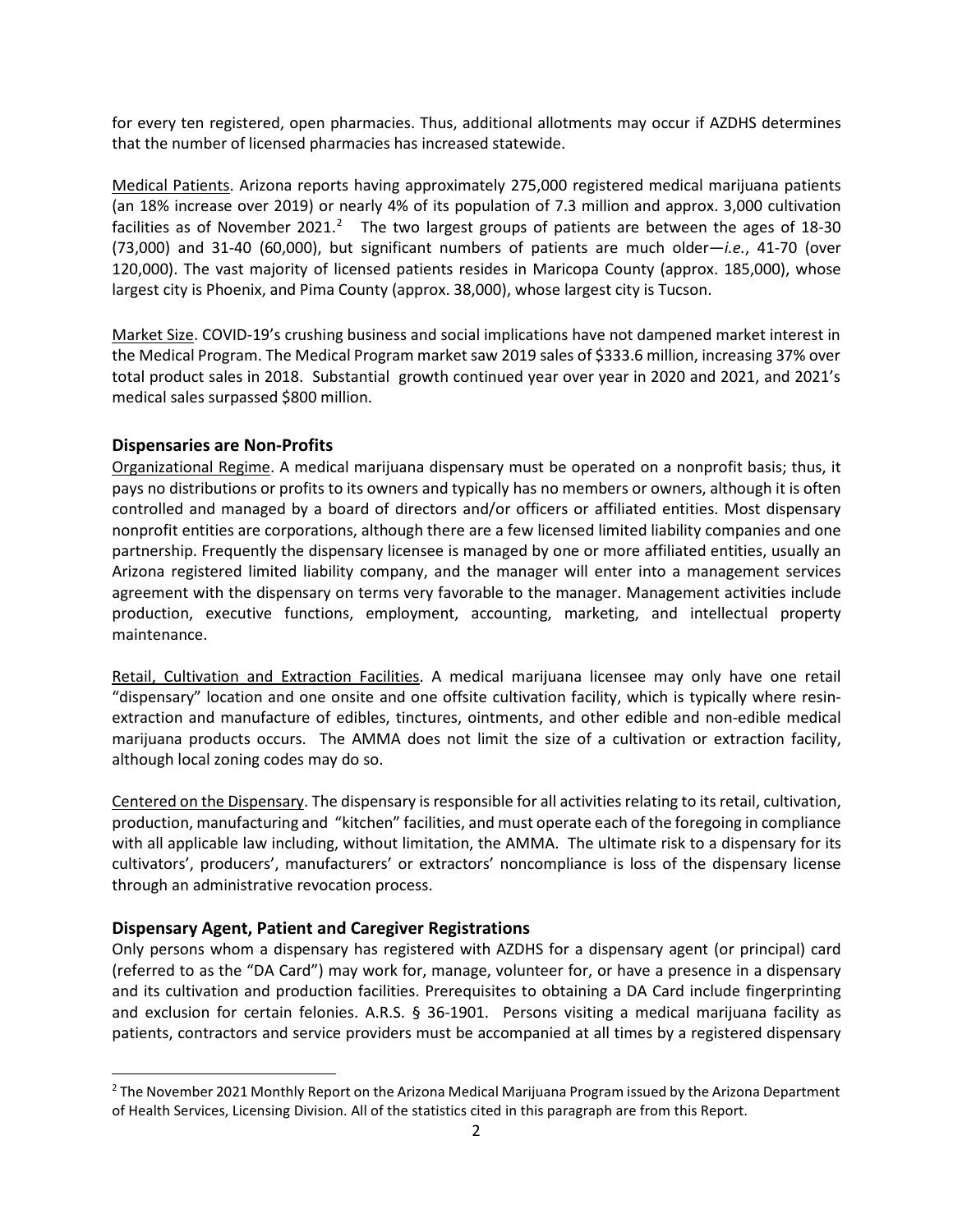agent ("Dispensary Agent"). The term Dispensary Agent includes employees, managers, volunteers, officers, and other principals, including dispensary board members. Of late, AZDHS has been critical of dispensaries who admit unlicensed persons, such as the occasional landlord or investor, into the dispensary even for brief periods of time.

Qualifying patients must be licensed by AZDHS following a medical professional's certification of the patient's debilitating medical condition. Qualifying health conditions include cancer, chronic pain, Alzheimer's, Crohn's Disease, HIV/AIDS, and PTSD (there are 13 such conditions for which a patient may be certified for a "Patient Card"). Typical costs to a patient for the examination and application range from \$250-\$450, but the Patient Card is good for two years. Numerous doctor certification businesses have opened to serve persons seeking a Patient Card.

A person with a Patient Card may designate another person to cultivate, produce, and dispense to the patient his/her medical marijuana if the patient resides more than 25 miles from the closest dispensary. A caregiver must obtain the patient's written designation and obtain a caregiver card from AZDHS before undertaking this care. Here, too, the caregiver card is subject to fingerprinting. Caregivers may grow a limited number of marijuana plants on behalf of a limited number of patients. Caregivers must receive no compensation from their patients, but may receive reimbursement for their reasonable costs and expenses. No caregiver, with or without a patient's approval, nor any patient, may sell or distribute marijuana to anyone; marijuana in excess of the patient's needs may be contributed to a dispensary or destroyed.

# **Issuance of New Medical Program Dispensary Licenses**

Since October, 2016 no new medical marijuana licenses have been issued. Unlike other states, Arizona's Medical Program (and now the Adult Use Program described below) limits the number of medical marijuana dispensary licenses to one license for every 10 open, registered pharmacies. The Department is not currently accepting applications for or issuing new medical marijuana dispensary licenses.

# **The Adult Use Regime -- The Smart and Safe Arizona Act**

General. Although a citizen-led effort to legalize recreational cannabis-use for adults failed by a small margin in 2016, a public initiative known as the "Smart and Safe Arizona Act" (referred to herein as the "Adult Use Act") passed by a margin of 20% on November 3, 2020. Again, as with the AMMA, the Adult Use Act centers all control over the sale, cultivation, production and extraction of marijuana in the "marijuana establishment", the retailer licensee.

# **Adult Use Marijuana Program Numbers**

Arizona adult use marijuana sales hit a record high in November, 2021 with \$60 million in sales for the month, according to state tax officials.

#### **Combined 2021 Numbers**

In all, the Medical and Adult Use Programs have combined 2021 sales through October of over \$1.3 billion and estimates for the year ending December 31, 2021 approximate \$1.5 billion in sales. *See* the below chart.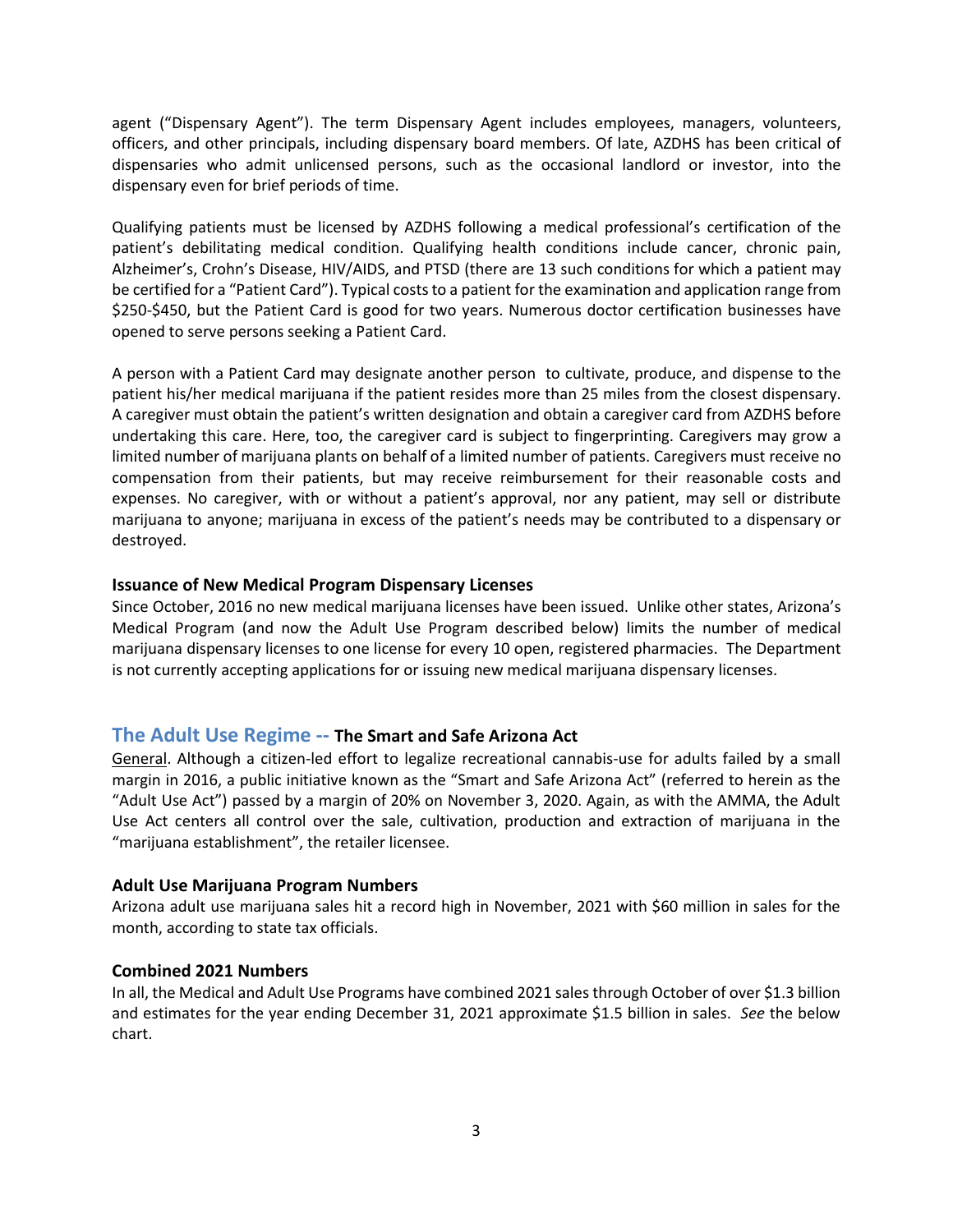

# Arizona marijuana sales in 2021

Chart: Jim Small/Arizona Mirror · Source: Arizona Department of Revenue · Created with Datawrapper

# **Licenses**

Licenses Issued. AZDHS issued approximately 130 marijuana establishment licenses to the medical marijuana licensees in January 2021. Like pursuant to the AMMA, the Adult Use Act limits the number of marijuana establishment licenses to one dispensary for every ten registered, open pharmacies. "Dual licenses", "rural county licenses" and "social equity licenses" are the subject of the Adult Use Program.

Dual Licenses. With the passage of the Adult Use Act, AZDHS formulated numerous draft and then final regulations to implement the new law. The first set of regulations governed the issuance of Adult Use Act licenses to already-operating medical marijuana dispensary licensees, and by January 31, 2021 all of the approximate 130 such licensees applied and were issued a "dual license" . However, adult use marijuana sales must be conducted at the same location as the dispensary's medical marijuana business. Additionally, each such dual licensee is permitted to cultivate onsite, cultivate at one offsite, and manufacture at another offsite location. During 2021, the State saw a land grab for cultivation acreage (outdoor) as well as large industrial warehouses for indoor cultivation. The Adult Use Act does not limit the size of a cultivation or manufacturing facility although local zoning codes may.

While a medical marijuana dispensary licensee must be operated on a nonprofit basis (see above), the Adult Use Act permits dual licensees (that is, a licensee with a medical and an adult use license) to convert from non-profit to for-profit status. To this author's knowledge, very few have made this change.

Rural County Licenses. In mid-April 2021 AZDHS issued 13 adult use only licenses to "marijuana establishments" located in rural, underserved counties such as Greenlee, Graham and Santa Cruz. Although the first medical marijuana licenses issued in 2011 and 2016 were disbursed to locations throughout the State, these licenses were movable after 3 years; as a result, many of the rurally-located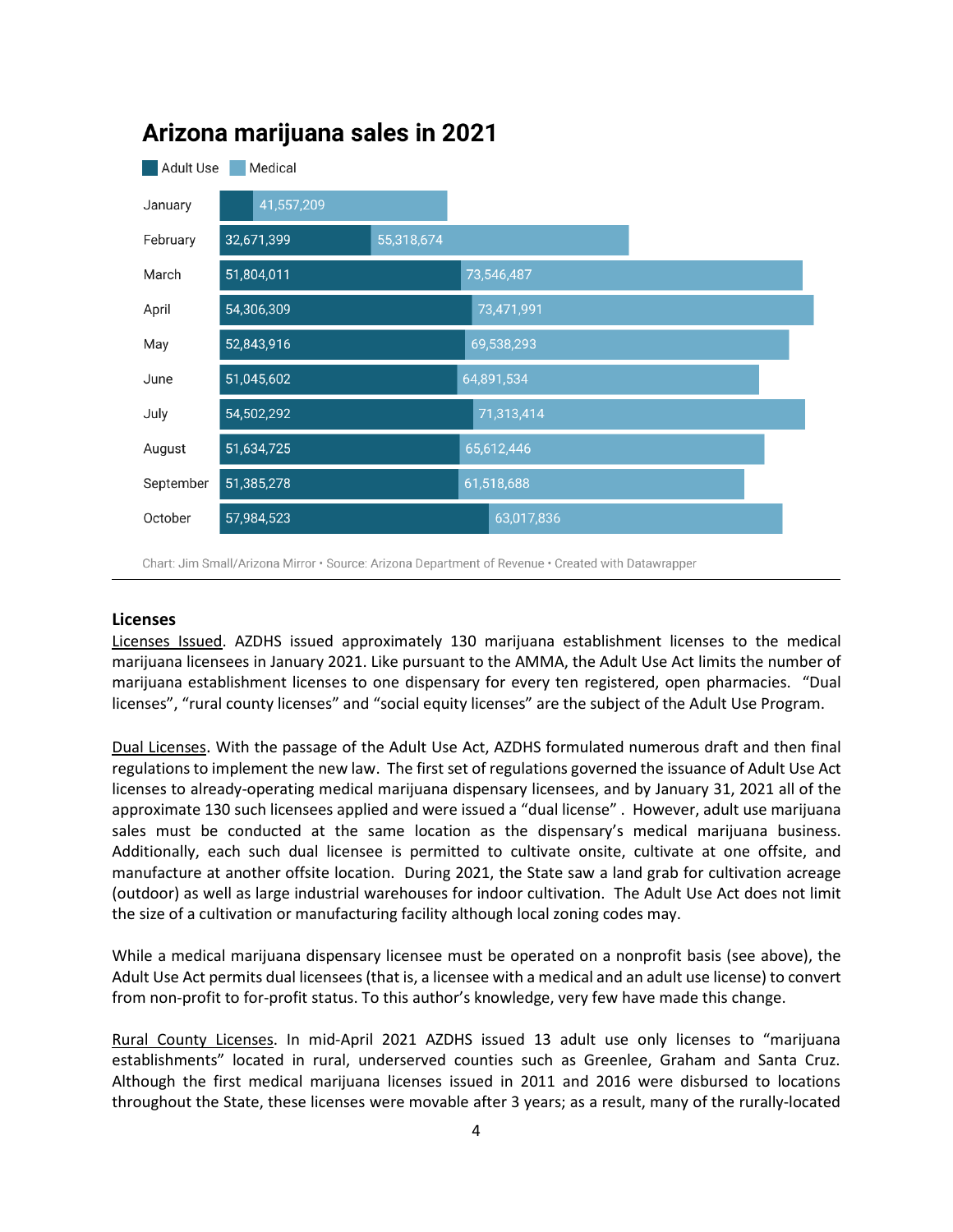dispensary licenses were moved to Maricopa or Pima Counties, the most populous counties in Arizona. The Adult Use Act intended to change this result by issuing not more than 2 licenses per rural county and prohibiting relocation of the license except to another location within the same county.

Social Equity Licenses. The Adult Use Act also directed AZDHS to establish a social equity ownership and operation program for the issuance of 26 adult use only licenses, meaning that these licenses have no eligibility to participate in the medical marijuana program. The Adult Use Act provided no details to AZDHS on eligibility, the definition of "social equity", or the process of administrative and substantive review of applications. Numerous regulations were proposed and then adopted as final regulations with limited public input.

Pursuant to the Department's regulations, these 26 social equity licenses were to be allocated to persons from a community disproportionately (negatively) affected by the United States' war on drugs. Applications for social equity licenses were accepted by AZDHS during the period of December 1 through December 14, 2021. Over 1,500 applications were received, each applicant paying a \$4,000 fee. To qualify, an applicant entity (individual applicants were not acceptable applicants) must include one or more principals/owners holding at least 51% of the entitlements of ownership: profits and voting. Additionally, such principals/owners (referred to as "PO/BM's"): (i) were mandated by AZDHS to take various courses offered by AZDHS on running a marijuana business, (ii) had to meet certain financial, criminal, demographic and relational requirements, and (iii) had to attest to not having entered into a contract that would negate the PO/BM's ownership entitlements. These applicants did not need to designate a retail location, unlike all of the earlier application tranches. Numerous MSO's (multi-state operators) 'partnered' with these qualifying PO/BM's to provide capital and business expertise if the applicant was issued a social equity license.

Two lawsuits have been filed in the Superior Court of Maricopa County, Arizona, challenging the appropriateness of Arizona's social equity program on the bases that it: (i) illegally prohibits an individual or group of individuals from making an application, and (ii) fails to serve the disproportionately disadvantaged communities for whom the program was intended.

The administrative review process of social equity applications has begun and rejections are already being issued where, for example, the application package fails to include requisite documentation.

**Centered on the Marijuana Establishment.** *Like the Medical Program's marijuana dispensary, the adult use marijuana establishment is responsible for all activities relating to its retail, cultivation, production, manufacturing and kitchen facilities, and must operate each of the foregoing in compliance*  with all applicable law including, without limitation, the Adult Use Act. The ultimate risk to a marijuana establishment licensee for its cultivators', producers', manufacturers' or extractors' noncompliance is loss of the adult use license through an administrative revocation process.

# **Marijuana Establishment Agent Registrations**

Only persons whom a dispensary registers with AZDHS for a marijuana establishment facility agent (or principal) card (referred to as the "FA Card") may work for, manage, volunteer for, or have a presence in the establishment's facilities. Prerequisites to obtaining an FA Card include fingerprinting and exclusion for certain felonies. A.R.S. § 36-1901. Persons visiting a marijuana establishment facility (*e.g*., contractors and service providers) must be accompanied at all times by a registered facility agent ("Facility Agent"). The term Facility Agent includes employees, managers, volunteers, officers, and other principals, including officers and board members.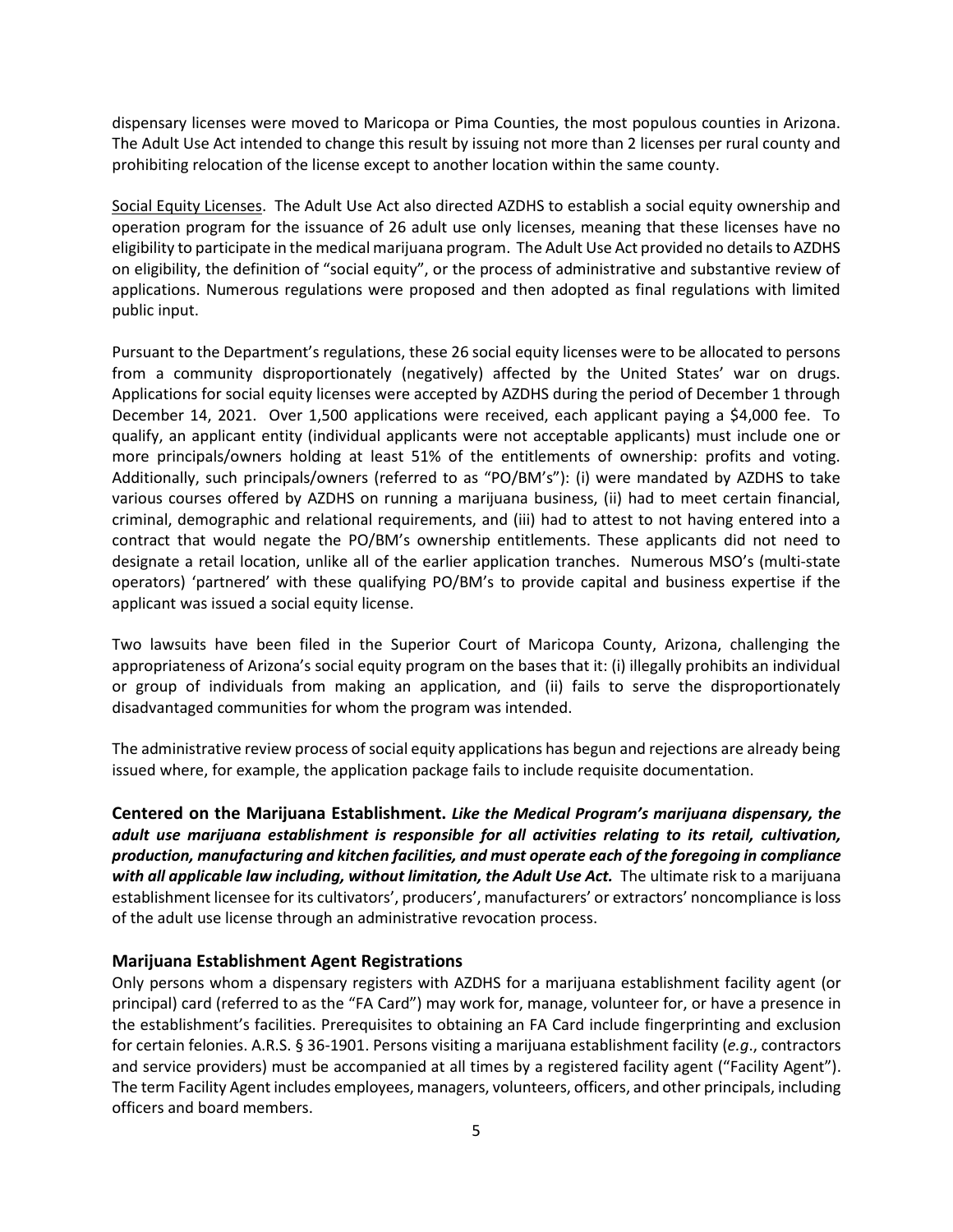#### **Transferability of the Marijuana Establishment License**

General. Under Arizona's Medical Program, the dispensary license is "non-transferable," although the AMMA does not define that term, and it is not yet established by case law or regulatory interpretation whether non-transferability precludes the lease, license, use, mortgage, pledge, or other transfer of all or part of interests in the dispensary license. However, *under the Adult Use Program the license is easily transferable except as to the social equity licenses*.

Dual Licensee and Rural County Licenses. With respect to holders of dual (medical and adult use) and rural county licenses, the Adult Use Program provides a relatively simple process for transfer, although any such transfer of a dual license must be to the same transferee. Generally, the Department only makes a cursory review of the sales documents and the current principals of the transferor apply for new DA and FA cards for the principals and board members of the transferee.

Sales prices of dual licenses now fall within the range of \$15M-\$30+M and in some cases the sales price does not meaningfully reflect a multiple of EBITDA or revenues. Many of these transactions have been for all cash and others have been a mix of cash and stock (typically issued by multi-state operators who are OTC or Canadian Stock Exchange listed). Some of these transactions have involved a seller-carryback feature. Pricing continues to rise.

Social Equity Licenses. These licenses have not yet been issued and the Adult Use Program's regulations are being challenged in Maricopa County Superior Court. The transferability of these licenses is being challenged on the ground that free transferability to non-social equity qualifiers will defeat the purpose of the social equity program and minimize any positive effect upon the disadvantaged communities.

# **Additional Requirements Applicable to Both Programs**

# **Approvals to Operate and Zoning Conditions**

In addition to obtaining an AZDHS license to dispense marijuana, dispensaries and marijuana establishments must obtain various zoning permits and the "approval to operate" of AZDHS. An ATO is the AZDHS' authorization to open and operate the retail site and/or its cultivation, production, and manufacturing facilities, following an AZDHS-conducted inspection.

County and municipal zoning laws often mandate that a marijuana facility (*i.e.,* dispensary, marijuana establishment, and their cultivation and production facilities) be physically located at least a specified distance from certain other uses (*e.g*., 500 or 1,000 feet from a residence, school, place of worship or public park) and also limit the locating of a marijuana facility to certain zoning districts (*e.g*., industrial or commercial). Many also require a special or conditional use permit ("UP") with marijuana-specific stipulations (*e.g*., additional security measures, prohibition on emissions and issuance of environmental permits). The UP will typically be granted following a public hearing and some local jurisdictions (*e.g.,*  Phoenix) require an annual renewal. Additionally, many jurisdictions impose various building, size and setback conditions.

# **Laboratory Testing of Marijuana**

Arizona Senate Bill 1494, which became law effective August 27, 2019, provided new protections for marijuana patients and customers. As of November 1, 2020, all marijuana retailers were required to have their marijuana tested by an independent third-party laboratory that has a national or international accreditation and is certified by AZDHS to analyze marijuana cultivated for sale. No lab certificate is transferable.